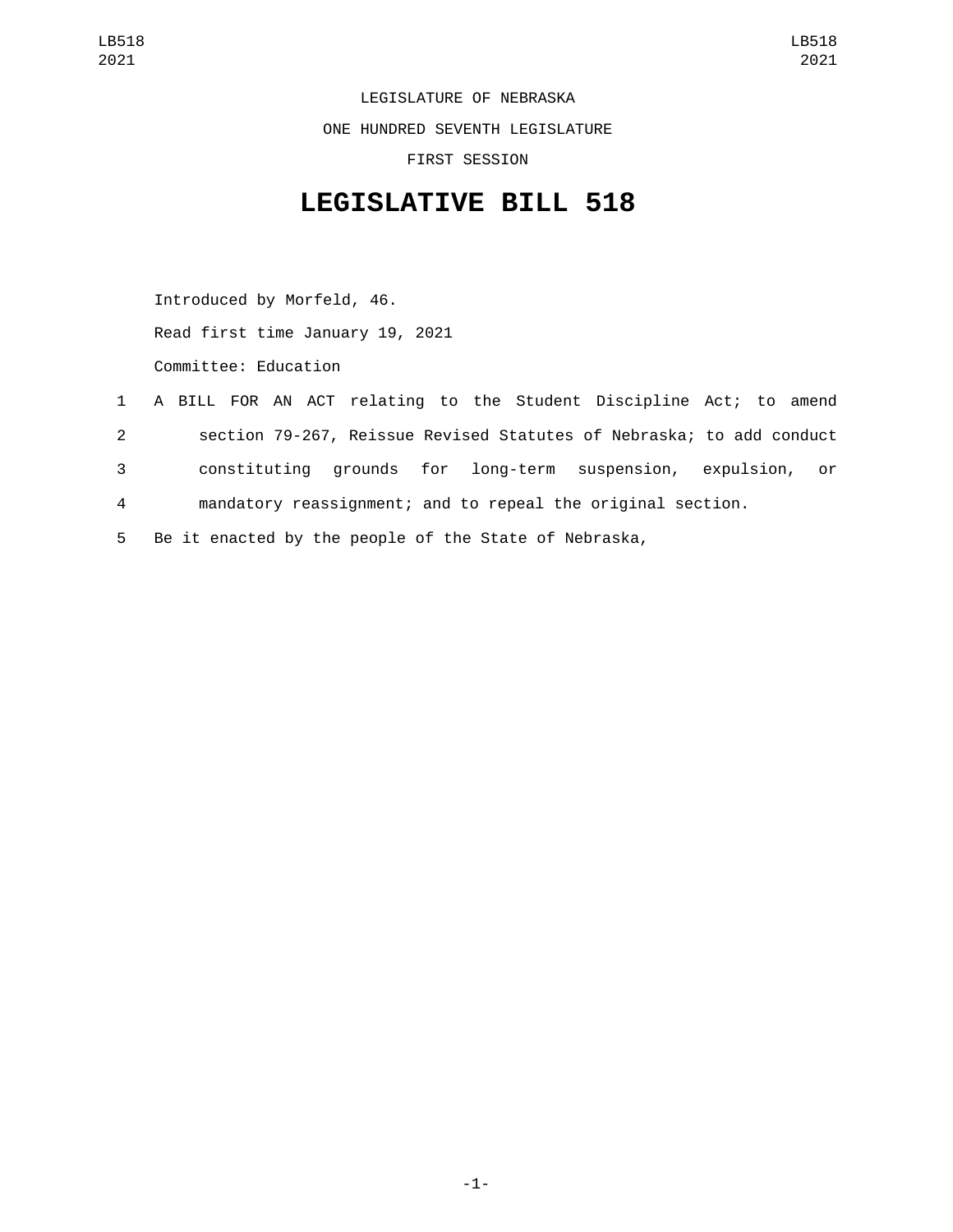Section 1. Section 79-267, Reissue Revised Statutes of Nebraska, is 2 amended to read:

 79-267 The following student conduct shall constitute grounds for long-term suspension, expulsion, or mandatory reassignment, subject to the procedural provisions of the Student Discipline Act, when such activity occurs on school grounds, in a vehicle owned, leased, or contracted by a school being used for a school purpose or in a vehicle being driven for a school purpose by a school employee or by his or her designee, or at a school-sponsored activity or athletic event:

 (1) Use of violence, force, coercion, threat, intimidation, or similar conduct in a manner that constitutes a substantial interference 12 with school purposes;

 (2) Willfully causing or attempting to cause substantial damage to property, stealing or attempting to steal property of substantial value, 15 or repeated damage or theft involving property;

 (3) Causing or attempting to cause personal injury to a school employee, to a school volunteer, or to any student. Personal injury caused by accident, self-defense, or other action undertaken on the reasonable belief that it was necessary to protect some other person shall not constitute a violation of this subdivision;

 (4) Threatening or intimidating any student for the purpose of or with the intent of obtaining money or anything of value from such 23 student;

 (5) Knowingly possessing, handling, or transmitting any object or material that is ordinarily or generally considered a weapon;

 (6) Engaging in the unlawful possession, selling, dispensing, or use of a controlled substance or an imitation controlled substance, as defined in section 28-401, a substance represented to be a controlled substance, or alcoholic liquor as defined in section 53-103.02 or being under the influence of a controlled substance or alcoholic liquor;

(7) Public indecency as defined in section 28-806, except that this

-2-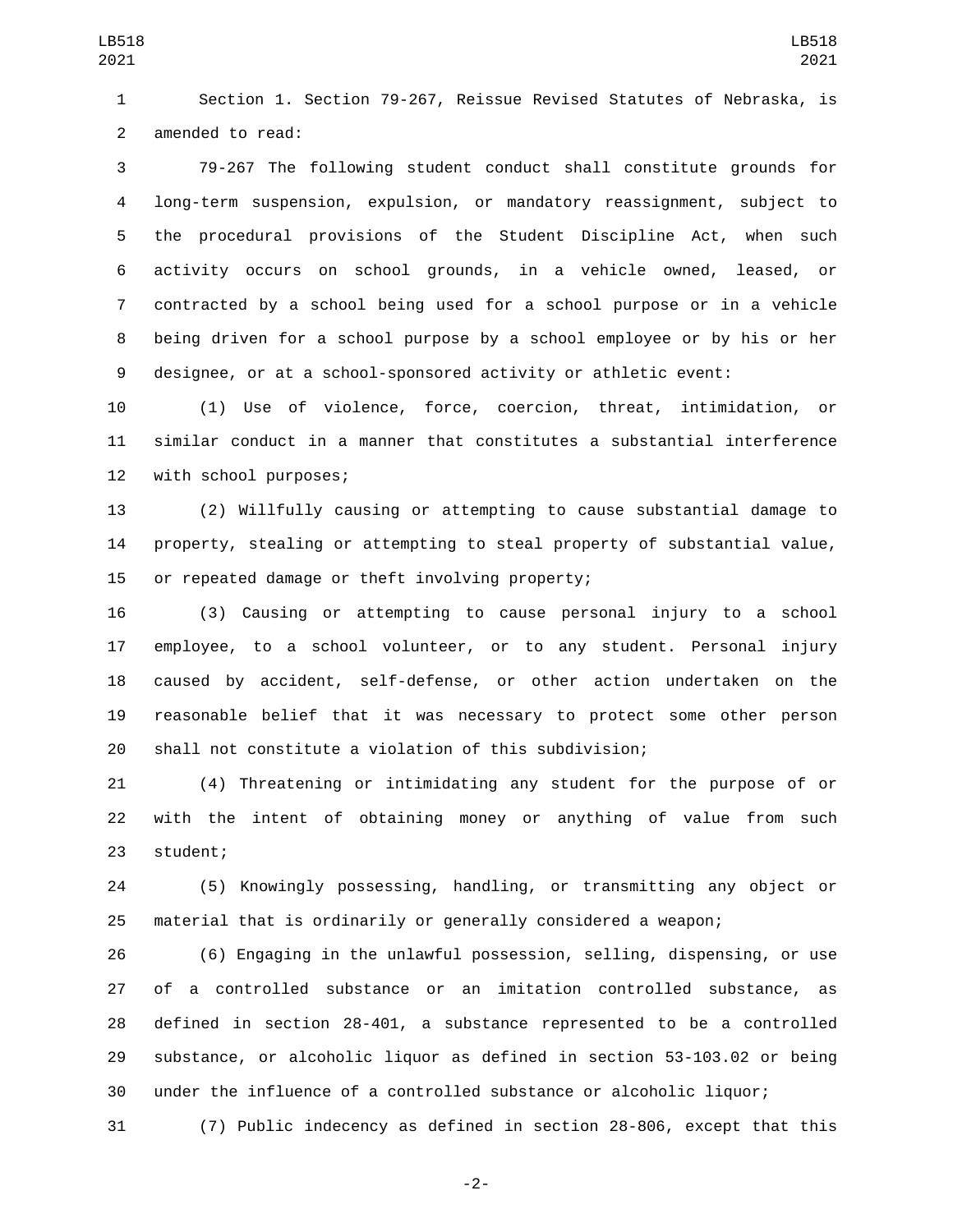subdivision shall apply only to students at least twelve years of age but 2 less than nineteen years of age;

(8) Engaging in bullying as defined in section 79-2,137;

 (9) Sexually assaulting or attempting to sexually assault any person if a complaint has been filed by a prosecutor in a court of competent jurisdiction alleging that the student has sexually assaulted or attempted to sexually assault any person, including sexual assaults or attempted sexual assaults which occur off school grounds not at a school function, activity, or event. For purposes of this subdivision, sexual assault means sexual assault in the first degree as defined in section 28-319, sexual assault in the second degree as defined in section 28-320, sexual assault of a child in the second or third degree as defined in section 28-320.01, or sexual assault of a child in the first degree as defined in section 28-319.01, as such sections now provide or may 15 hereafter from time to time be amended;

 (10) Engaging in any kind of surreptitious electronic surveillance on any property of a public school or during remote learning occurring on 18 a school district-approved platform, without the knowledge of the person or persons being observed. Surreptitious electronic surveillance means a person intruding upon the privacy of other persons by secretly listening to, monitoring, or recording, or attempting to listen to, monitor, or record, by means of any mechanical, electronic, or other listening device, any conversation engaged in by the other persons, unless authorized to do so by all participants engaging in the conversation. This subsection does not apply to any electronic surveillance (a) authorized by a court order issued to a public officer, based upon a showing of probable cause to believe that criminal activity is occurring on the property of the public school under surveillance; (b) by a party or witness to a conversation who has a reasonable belief that there is an ongoing criminal act in the process of being committed; (c) by a law enforcement agency pursuant to a criminal investigation; (d) which is